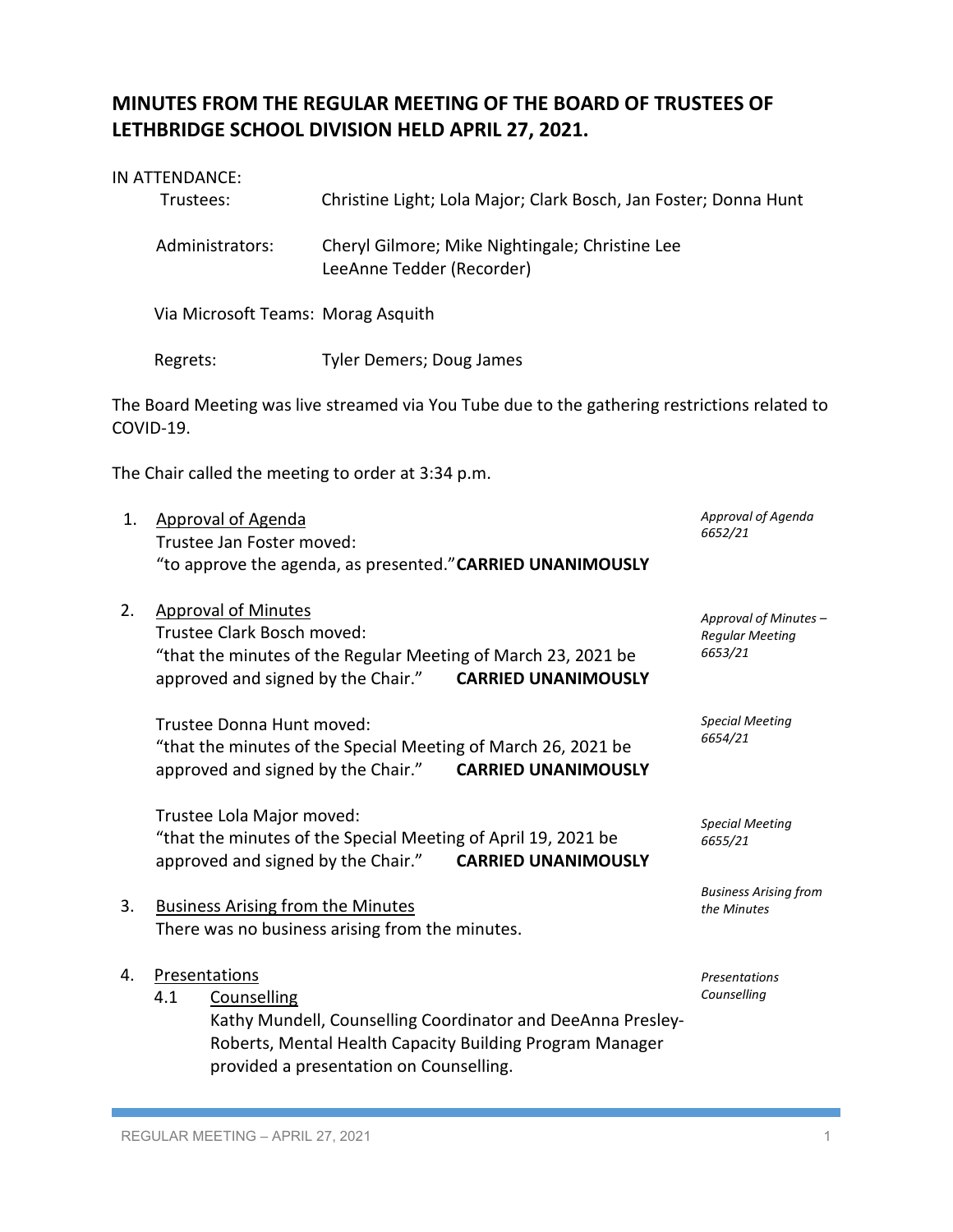| 5. | 5.1 | <b>Action Items</b><br><b>Policy Review</b>                                                                                                                 | <b>Action Items</b>        |                                                                                         |
|----|-----|-------------------------------------------------------------------------------------------------------------------------------------------------------------|----------------------------|-----------------------------------------------------------------------------------------|
|    |     | The following policies were reviewed by the Board.<br>Trustee Lola Major moved:<br>"that the Board approve Policy 202.2 Chair of the Board, as<br>amended." | <b>CARRIED UNANIMOUSLY</b> | Policy 202.2 Chair of<br>the Board<br>6656/21                                           |
|    |     | Trustee Lola Major moved:<br>"that the Board approve Policy 202.3 Individual Trustees, as<br>amended."                                                      | <b>CARRIED UNANIMOUSLY</b> | Policy 202.3 Individual<br><b>Trustees</b><br>6657/21                                   |
|    |     | Trustee Lola Major moved:<br>"that the Board approve Policy 203.2 Long-Range Planning, as<br>amended."                                                      | <b>CARRIED UNANIMOUSLY</b> | Policy 203.2 Individual<br><b>Trustees</b><br>6658/21                                   |
|    |     | Trustee Lola Major moved:<br>"that the Board approve Policy 203.4.1 Standing Committees,<br>as amended."                                                    | <b>CARRIED UNANIMOUSLY</b> | Policy 203.4.1<br><b>Standing Committees</b><br>6659/21                                 |
|    |     | Trustee Lola Major moved:<br>"that the Board approve Policy 203.5 Special (Ad Hoc)<br>Committees, as amended."                                              | <b>CARRIED UNANIMOUSLY</b> | Policy 203.5 Special<br>(Ad Hoc) Committees<br>6660/21                                  |
|    |     | Trustee Lola Major moved:<br>"that the Board approve Policy 203.6 Joint Committees, as<br>amended."                                                         | <b>CARRIED UNANIMOUSLY</b> | Policy 203.6 Joint<br>Committees<br>6661/21                                             |
|    |     | Trustee Lola Major moved:<br>"that the Board approve Policy 203.6.3 Board Representatives,<br>as amended."                                                  | <b>CARRIED UNANIMOUSLY</b> | Policy 203.6.3 Board<br>Representatives<br>6662/21                                      |
|    |     | Trustee Lola Major moved:<br>"that the Board approve Policy 204.9 Board Meeting<br>Procedures, as amended."                                                 | <b>CARRIED UNANIMOUSLY</b> | Policy 204.9 Board<br><b>Meeting Procedures</b><br>6663/21                              |
|    |     | Trustee Lola Major moved:<br>"that the Board approve Policy 204.13.1 Public Solicitations of<br>the Board, as amended."                                     | <b>CARRIED UNANIMOUSLY</b> | Policy 204.13.1 Public<br>Solicitations of the<br>Board<br>6664/21                      |
|    |     | Trustee Lola Major moved:<br>"that the Board approve Policy 1003.1 Channels of<br>Communication and Disputes Resolution, as amended."                       | <b>CARRIED UNANIMOUSLY</b> | Policy 1003.1 Channels<br>of Communication and<br><b>Disputes Resolution</b><br>6665/21 |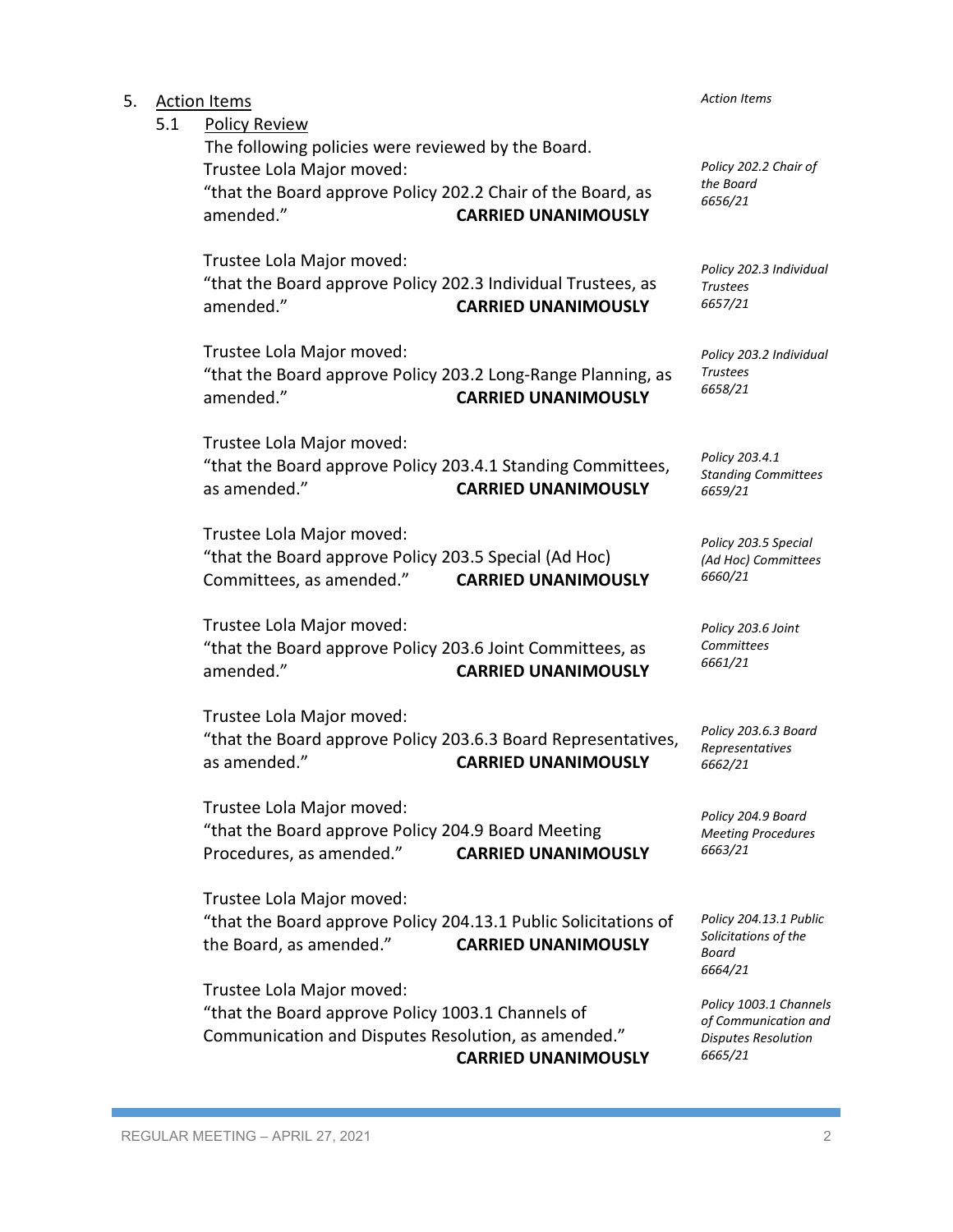|                                                                                                                          | 6. Division Highlights                            |                                                                                                                                                                                                                |                                                                   |
|--------------------------------------------------------------------------------------------------------------------------|---------------------------------------------------|----------------------------------------------------------------------------------------------------------------------------------------------------------------------------------------------------------------|-------------------------------------------------------------------|
| Christine Light thanked the Superintendent and staff for maintaining<br>and working with excellence during the pandemic. |                                                   |                                                                                                                                                                                                                |                                                                   |
| 7.1                                                                                                                      | 7. Information Items<br><b>Board Chair Report</b> |                                                                                                                                                                                                                | Information Items<br><b>Board Chair Report</b>                    |
|                                                                                                                          |                                                   | 7.1.1 Art's Alive and Well in Schools<br>Art's Alive and Well in Schools has been re-named<br>"Virtually Installed: Lethbridge Schools. Students. Art."<br>The virtual art exhibit will start on May 3, 2021.  | Virtually Installed:<br>Lethbridge Schools.<br>Students. Art.     |
|                                                                                                                          |                                                   | 7.1.2 Pandemic Plan Update<br>On April 19, 2021 the Board voted to make addendums<br>to the Pandemic Plan around exemptions for activities.                                                                    | Pandemic Plan Update                                              |
| 7.2                                                                                                                      |                                                   | <b>Associate Superintendent Reports</b><br>7.2.1 Business Affairs<br>Associate Superintendent Christine Lee provided a<br>written Business Affairs report.                                                     | Associate<br>Superintendent<br>Reports<br><b>Business Affairs</b> |
|                                                                                                                          |                                                   | 7.2.2 Human Resources<br>Associate Superintendent Mike Nightingale provided a<br>written Human Resources report.                                                                                               | Human Resources                                                   |
|                                                                                                                          |                                                   | 7.2.3 Instructional Services<br>Associate Superintendent Morag Asquith provided a<br>written Instructional Services report. We will start our<br>work regarding anti-racism and oppression.                    | <b>Instructional Services</b>                                     |
| 7.3                                                                                                                      | 7.3.1                                             | <b>Superintendent Reports</b><br><b>Board Priorities Report</b><br>Board Priorities were included in the agenda. E-Learning<br>registration has 64 students at elementary and 45<br>students at middle school. | Superintendent Report<br><b>Board Priorities</b>                  |
|                                                                                                                          | 7.3.2                                             | Education Week - May 3 to 7, 2021<br>The theme is Learning is a Journey.                                                                                                                                       | <b>Education Week</b>                                             |
|                                                                                                                          | 7.3.3                                             | <b>Acknowledgements of Excellence</b><br>General Stewart Elementary and Chinook High School<br>highlights were included in the agenda.                                                                         | Acknowledgements of<br>Excellence                                 |
|                                                                                                                          | 7.3.4                                             | Donations and Support<br>Panago Pizza boosted the Fleetwood pizza fundraiser.                                                                                                                                  | <b>Donations and Support</b>                                      |